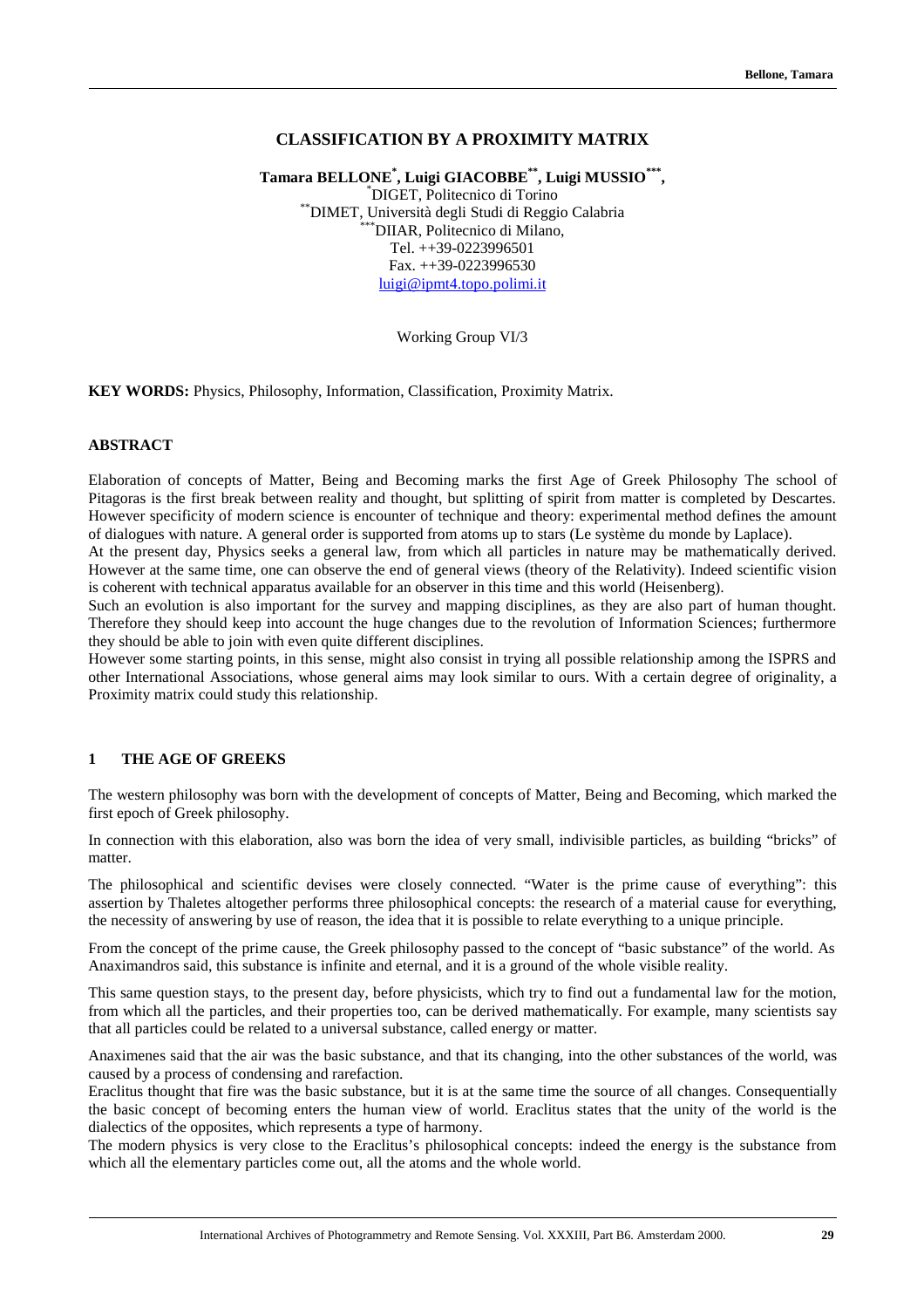The next step was admitting that in each object there are the same substances, although in different quantities. Anassagoras believed that different types of grain are present in every substance: the variety of the world is due to the ratios between these grains. There is only one step to the concept of atom; Democritus made this step

There is no unique element, but the basic substance is the atom: the eternal, indestructible, indivisible unit of matter, which may be endlessly repeated. As such a way, it is finite and motion is possible in the empty space between the atoms.

According to Democritus, the atoms are made with the same substance, with different sizes and shapes: "colour is pure appearance, pure appearances are sweet and bitter. Only the atoms and the empty space have a real existence".

The ideas of atomic theory have been adopted from other Greek philosophers in successive ages. Plato was not a disciple of Democritus, on the contrary he would have burnt his books, but Plato promoted concepts very close to the doctrines of atomism.

The School of Pitagoras stated a linkage between Religion and Mathematics: this concept proved in the following centuries very attractive for human thought. According to Russell: "no man has ever had a larger influence on human thought"

For this School (and, later, for Plato's one, too) the smallest particles are not the old physical elements (fire, water, air, earth), but merely mathematical forms: all things are numbers, as Pitagoras says. However in modern quantum mechanics, the basic elements are complex mathematical forms.

Plato has full knowledge of regular Pitagoric solids: he states some forms of relationship between earth and cube, air and octahedre, fire and tetrahedre, and water and icosahedre.

For Democritus, atoms are the ever-lasting and indestructible units of matter, which cannot transform into each other. Modern physics thinks different from Democritus, but surprisingly like Pitagoras.

However things are not quite so simple and a substantial difference exists between the background of the Greeks and of the modern scholars. Actually, since Galileo and Newton at least, the basic assertion of science is that only what is validated by experience can be taken as acceptable (Heisenberg, 1958).

## **2 THE MODERN SCIENCE AND THE DISJUNCTION BETWEEN PHYSICS AND PHILOSOPHY**

In a common view of early Greek civilization, the main impulse was taken from crude reality of actual world: it was a lively reality, with no separateness between matter and spirit.

In the famous tale of cavern, the true philosopher is a man that holds truth. However this immediate holding of truth cuts the linkage with outer world: this is the first break between reality and thought.

The prisoner, who escapes from cave to sunlight, sees that he had been deceived: for the first time, he perceives the truth. This immediate approach, to the truth reality, tends to become even stronger than the reality as felt by human senses. Contact with truth takes place in the spirit of man, not in the world.

After nearly 2000 years of inadequate interest for natural sciences, the new trend, in this field, was leaded and escorted by new philosophical ideas, which have their source in the distinction between self and the world.

Descartes's philosophy is intrinsically different from the Greek one: the starting point is not a basic substance, but a basic knowledge. This means that (in Descartes's view), what we know by our intellect, is more true than what we may perceive from the outer world.

Splitting of soul from body, spirit from matter, already started by Plato, is now completed Philosophy and Natural Sciences developed on the ground of polarity between "res cogitans" and "res extensa", as the Natural Science obviously focused upon the latter (Descartes).

Claim of Reform on the personal religion divided ego and its relationship to god from world. Merger of empirical knowledge and mathematics (Galilei) was, at first, due to the need of keeping out of dangerous theological disputes. However in the long time, the main result was separation of ego from God and from the World.

This dualism succeeded for a couple of centuries: Newton's mechanics and classical Physics came out of the basic hypothesis that the world can be described, without speaking both of us and of God.

Uniqueness of modern science is based upon melting of techniques and theories, upon systematic concurrence between the will to shape the world and the wish to understand it.

Experimental method defines the aggregate of all possible dialogues with nature. In fact, nature may be simplified, even hurt, but it can, in any case, contradict our hypotheses, although this may happen in the frame of the specific language,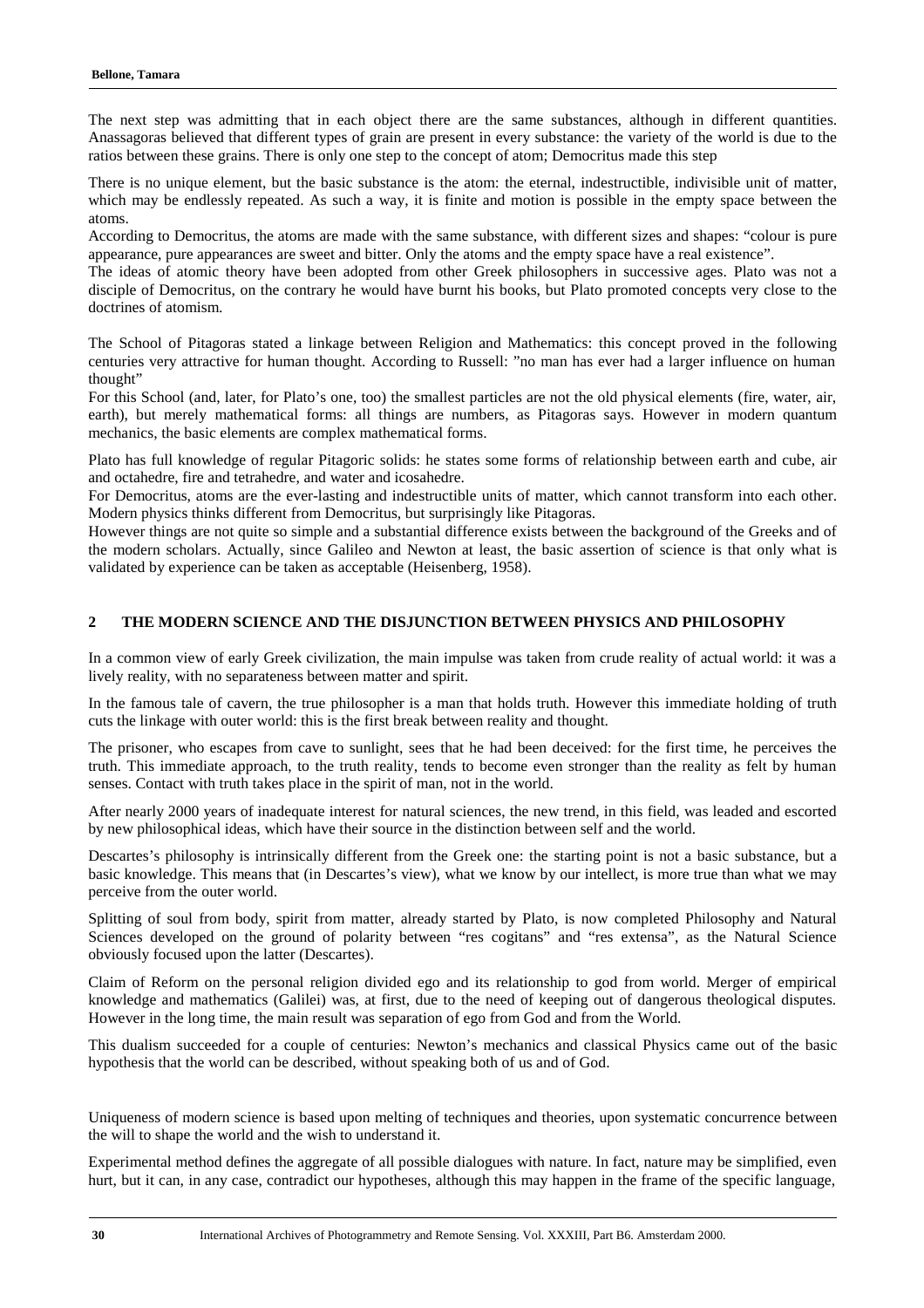we are using. However the language is constantly in progress, to the need of facing nature according to the cultural confines of time.

Galileo states something further: nature comes to us with a mathematical language, this language is unique and may be decoded by the experiment.

The general view, according to which the complexity of the nature is just apparent, not substantial, lasted for centuries. Newton's laws of motion put together the physics of by Kepler and Galilei and Leibniz's calculus.

Therefore it is a merger of the science of ideal machines (acting without friction, for instance) and the science of astral motion (with their remote interaction). This is exactly opposite to atomism and to the theory of collisions.

#### **3 THE END OF GENERAL VIEWS**

In order to understand natural processes, it is better to observe celestial bodies (and ideal reality), or the living? Progress, in modern science, was marked by the abandon of vitalistic inspiration.

Two main and extreme concepts of nature took vigor: the one of the atomists (stressing random collision) and the other of the mechanicists, which relies upon eternal, out-of-time laws.

At the present time, a variety of physical and chemical, as well as sociological, phenomena shows the role of both case and necessity. Some sort of linkage, in fact, is evident between dynamics (the science of forces and trajectories) and the science of complexity and of becoming (i.e., the substance of living process).

The earlier synthesis, due to Newton, could hardly be exhaustive: the universal force of interaction is not able to take into account the complex and irreversible behavior of matter.

At the present day, physics seeks a general law, from which all particles in nature may be mathematically derived. Such a law can refer to protons or meson waves: Democritus may be quoted in this case.

Different types of waves may be considered: in this case all particles may be derived from a universal source (energy or matter): Anaximandrus said something, like this, very long ago.

For the modern Quantum Theory, elementary particles are complex mathematical forms: Pitagoras would agree. Energy of elementary particles may be thought off as the basic substance: Eraclitus comes straight to this.

The second principle of Thermodynamics revives the conflict among theories of collision and of basic laws, introducing a new, possible statistical description (collisions can be counted, being discrete events).

Maxwell describes the state of equilibrium, at which distribution of velocities fits the Gaussian curve. Boltzmann means, on his side, to describe the evolution toward this state of equilibrium. He takes into account physical evolution at the level of molecular population, rather than at the level of single trajectories.

However other factors have come into the game, to limit the relevance of classical physics. Firstly the Newtonian viewpoint keeps out the observer, assuming the existence of a basic view, apart of time.

The time is taken into account not only by biology, geodesy, sociology, etc., but also by physics: the world has a story to tell.

A fundamental idea, of the present time, is that any scientific description of world should be coherent with capabilities of an observer, of this world (even in theory), and not with possible access of somebody, quite free of physical confinements.

As linked to propagation of signal, we perceive a precise limit: the speed of light. This speed ("c") confines the volume of space that may someway to affect the observer.

In Newton's physics, no universal constant plays the same role. Planck's constant ("h") states a natural mass scale of objects: the atom cannot anymore be taken as a miniature solar system.

Relativity has deeply changed the classical idea of physical objectiveness; furthermore quantum mechanics did even worse, canceling the human ambition of achieving a complete description of reality.

Bohr's complementary principle is an extension of the indetermination principle of Heisenberg: position or momentum of electrons can be caught, but never both at the same time. No unique theoretical language exists, which may express the completeness of a physical system, with all its variables (Prigogine, 1979).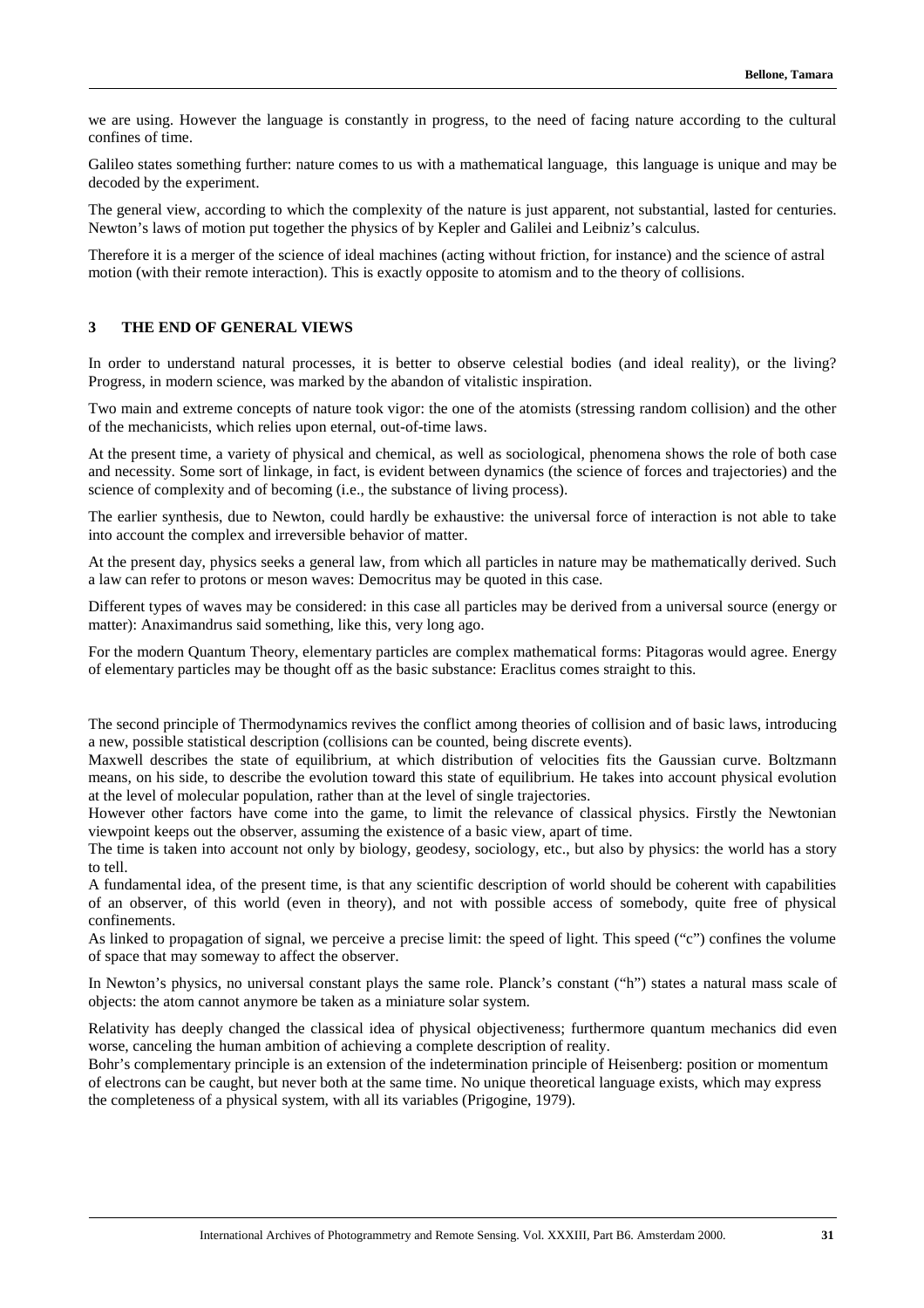### **4 THE SIGNIFICANCE OF COMMUNICATION**

A parcel of information should add something to the already available amount of knowledge of community, if it is supposed to increase that. This is true also for arts, for literature, etc.: students generally don't like the classic authors, just because their quotations are quite familiar to them.

Common people believe that the specific role of a Mecenates be to gather and defend a number of already existant masterpieces, rather than foster creativity of contemporary artists. The same common people thinks that the general scientific knowledge of its age is to be stored at the institutes or libraries supported by the state, which – in common, totally honest, view – is the ultimate, real proprietor of the knowledge.

However stored information is substantially lessened: in fact, information is a process, not a tank! In the western world, the idea prevails that only we hold advanced technological equipment: however the mere strategy of storing knowledge might make unfertile the very core of western science, which works only by a huge financial power.

Nowadays science must come out of laboratories and universities, to accept and promote the inter-disciplinarily character as the focus of progress. Whitehead says that collision of theories is an opportunity, not a calamity.

The true lesson, from indetermination principle, is that reality is unbelievably rich, much more than any possible language can express. A language, however complex, is able to express only a part of rela: according to Bohr, the language is always a choice.

All languages and all viewpoints, about the system, are complementary: indeed it is useless to expect the discovery of a unique viewpoint, which should describe the completeness of reality. The real world is too rich to be enlightened by one single reflector.

Such an evolution is also important for the survey and mapping disciplines, as they are also part of human thought. Therefore they should keep into account the huge changes due to the revolution of Information Sciences; however they should be able to join with even quite different disciplines (Psychology, Linguistics, etc.) (Wiener, 1950).

### **5 MATRICES AND STRUCTURES OF MULTIDIMENSIONAL DATA ANALYSIS**

Matrices are powerful tools to represent different structures in the different branches of the multidimensional data analysis, like Data Sampling, Factorial Analysis, Correspondence Analysis, Multiple Regression and Variance Analysis.

Data Sampling can be performed by:

- ·Inventory tables
- ·Qualitative matrices
- ·Quantitative matrices

Concerning factorial analysis, one can use contingency and/or correlation matrices.

- · Contingency matrices contain:
	- Absolutes frequencies §
	- Relative frequencies §
	- Absolute contingencies §
	- Relative contingencies §
	- Absolute conditional frequencies §
	- Relative conditional frequencies
- · Correlation matrices in turn contain:
	- Variances and co-variances §
	- Correlation coefficients §
	- Eigen-values and eigen-vectors

Concerning correspondence analysis, one can use:

- ·Rank matrices
- ·Similarity matrices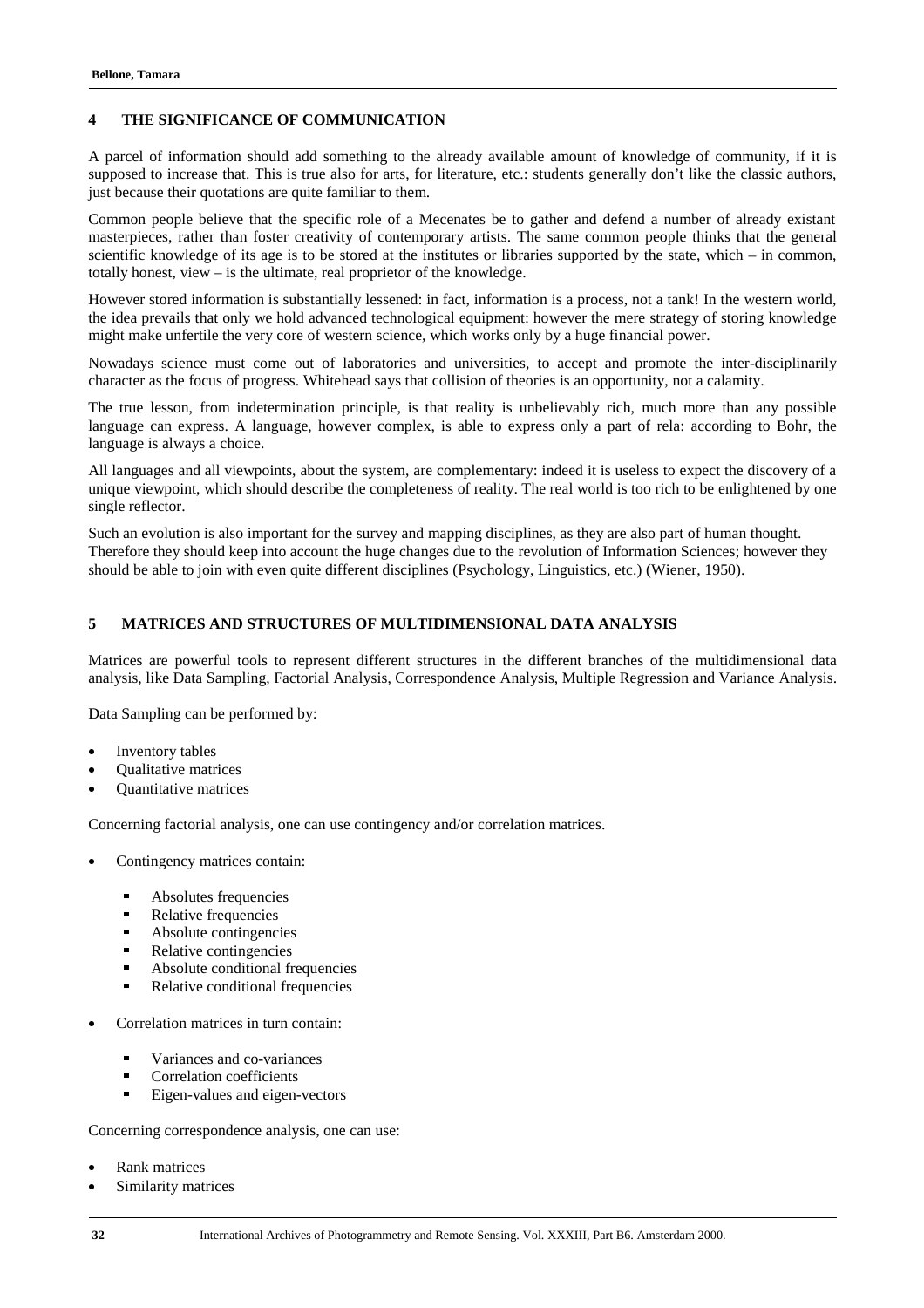- ·Proximity matrices
- · Distance matrices ·
- Logical description matrices
- ·Weight matrices

Notice that Rank matrices can be subdivided in:

- Preference matrices §
- Score matrices

and Logical description matrices are based upon:

- Binary logic §
- Fuzzy logic

Multiple Regression and Variance Analysis need:

- ·Design matrices
- ·Normal matrices
- ·Variance-covariance matrices
- ·Correlation matrices
- ·Local redundancy matrices
- ·Reliability matrices

Notice that design matrices are based upon:

- Interpolation / approximation processes §
- Network adjustment of geodetic type

and that non-linear models involve Jacobian and Hessian matrices.

## **6 FOSTER INTERNATIONAL RELATIONSHIP: AN EXAMPLE**

An initial step aimed to examine what is in common among our organization and other agencies or groups presently active. Firstly we tried with OEEPE: with a certain degree of originality, this relationship could be studied by a Proximity Matrix, whose general validity, in order to ascertain similarity and intercourse, is well known.

As everybody knows, matrix theory gives a powerful support to study possible similarities of different data series. Therefore a proximity matrix (a four-folder table, as shown in figure 1, which is put below together with the other remaining figures) was performed, showing an existent linkage between the two families or groups.

Seven technical commissions perform the scientific and technical work of ISPRS. Each commission is actually trusted to some working groups. Moreover a number of links to some commission, which each other, are provided. A certain number of special projects is also to be mentioned.

The OEEPE is also subdivided different projects The four-folder table contains 42 rows and 18 columns. The values of the elements are 1, 2 and 3, in the scale of growing proximity.

On figure 2, a proximity matrix is proposed, having only two different type of values (namely 2 and 3): so a higher degree of proximity is taken into consideration. On figure 3, the unique type of value is the number 3: this means that just the closest similarity is taken into account.

Matrix 1 and 2 were later re-ordered (see figures 4 and 5), as to stress some clusters, which are common fields for research. Unfortunately the last matrix appeared too empty to be significantly processed.

On matrix 1 (see figure 6), three big clusters are marked, for the following topics:

- ·Digital Photogrammetry and Image Processing
- ·Applications
- ·GIS and Workstations

On matrix 2 (see figure 7), six clusters are marked, for the following topics: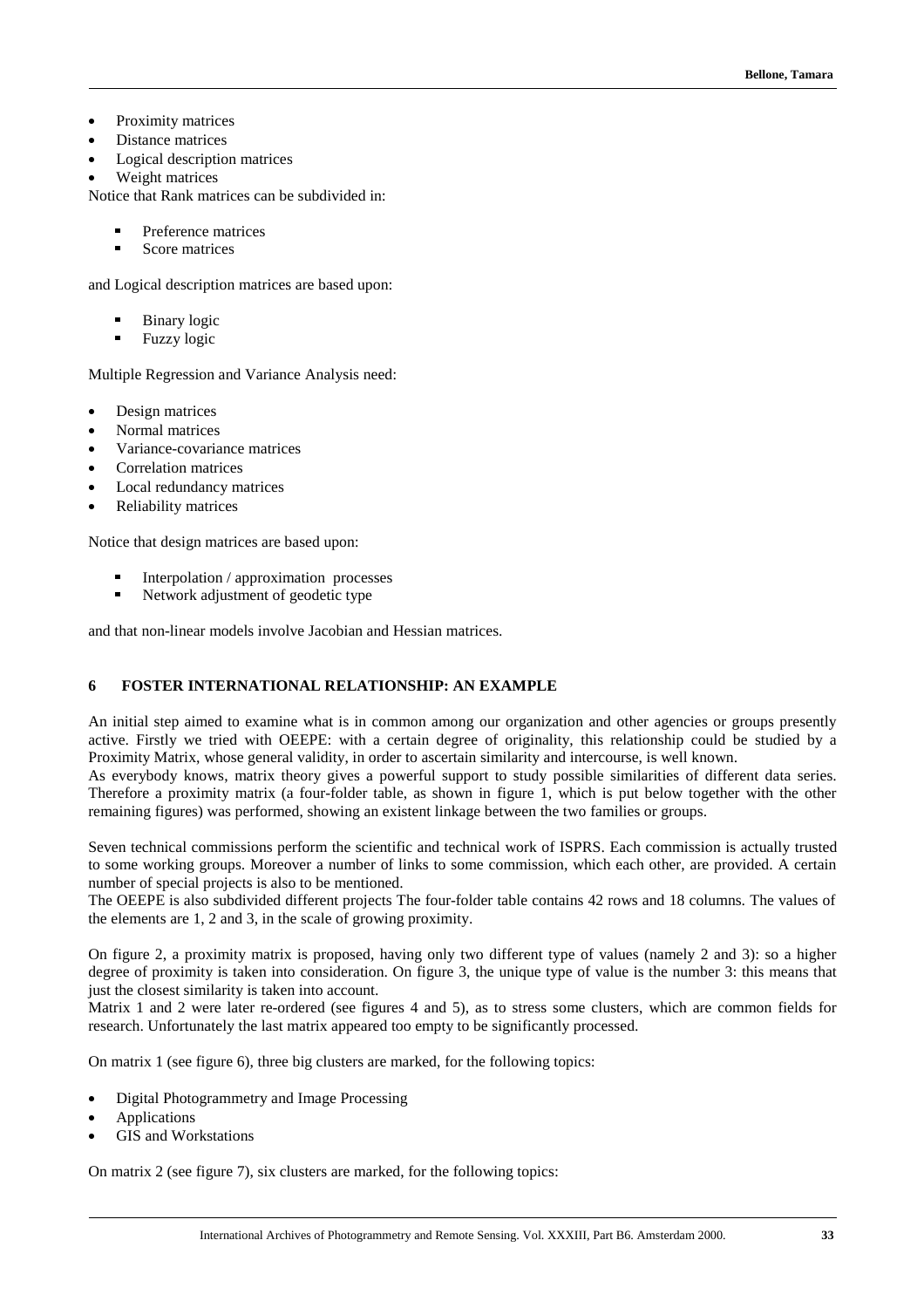- ·Data-base and Data-management
- ·GIS and Workstations
- ·GPS and Laser
- ·GIS and DEM
- ·Digital Photogrammetry and Image Processing
- ·Remote Sensing and SAR

On figure 7, it is worth remarking the appearance of two areas: "GIS and DEM" and (absolutely new!) "GPS and Laser scanning", which are very close to each other. The usage of GPS and laser scanning for automatic digital ortho-images production is, in fact, quickly developing worldwide. A lot of tutorials and meetings have taken place, in recent times, concerning this very important subject.

The working principle of Laser Scanning is scanning of landscape by an aircraft mounted laser device. So distance from surface may be evaluated as function of time delay for laser ray.

Knowledge of position and asset for the aircraft is given by an integrated GPS-INS system: space coordinates of ground points, which have reflected laser rays may thus be calculated. The knowledge of the geoid undulation is also strictly requested.

This system has also an epistemological value: Photogrammetry is a "classical" discipline, based upon order and precision, on the contrary, these new methods go more into details and, for this fact, they enter in a wider field where disorder is to be taken into account.

Basic is also the time factor in the above-said methods. Indeed a proper management of data acquired lets different objectives to be pursued.

For instance, the height of trees in a wood-land may be evaluated; the scanner also "pierces" vegetation and gives a DTM independent of plant coverage of soil. The same process is true for town blocks, which different degrees of sophistication. However a greater detail may be achieved, if compared with classical photogrammetric methods.

Scanning on ground is due to composition of aircraft motion and deflection of laser ray in the orthogonal direction of movement: the scanning system is both methodical and randomized.

Measurements from different devices (GPS, INS, video, laser scanner, etc.) are recorded independently from each other, but they are all labeled with a GPS time: this makes synchronous all recordings.

Moreover Laser Scanning is only possible, when contemporary to INS and GPS, as Photogrammetry may be quite autonomous, as a process. This goes in the sense of overlapping of different technologies.

# **ACKNOWLEDGEMENTS**

This study has been developed within the project "Digital surface modeling by laser scanning and GPS for 3D city models and digital ortho – photo". It has been partly financed by MURST (Italian Ministry of University and Research) in 1998 as a project of relevant national interest. National coordinator: Riccardo Galetto. Head of the research unit: Barbara Betti. Luigi Mussio is member of the research unit in the Politecnico di Milano.

### **REFERENCES**

Heisenberg, W., 1958. Physics and Philosophy. New York

Prigogine, I., Stengers, I., 1979. La nouvelle alliance. Paris

Wiener, N., 1950. The human Use of Human Beings. Boston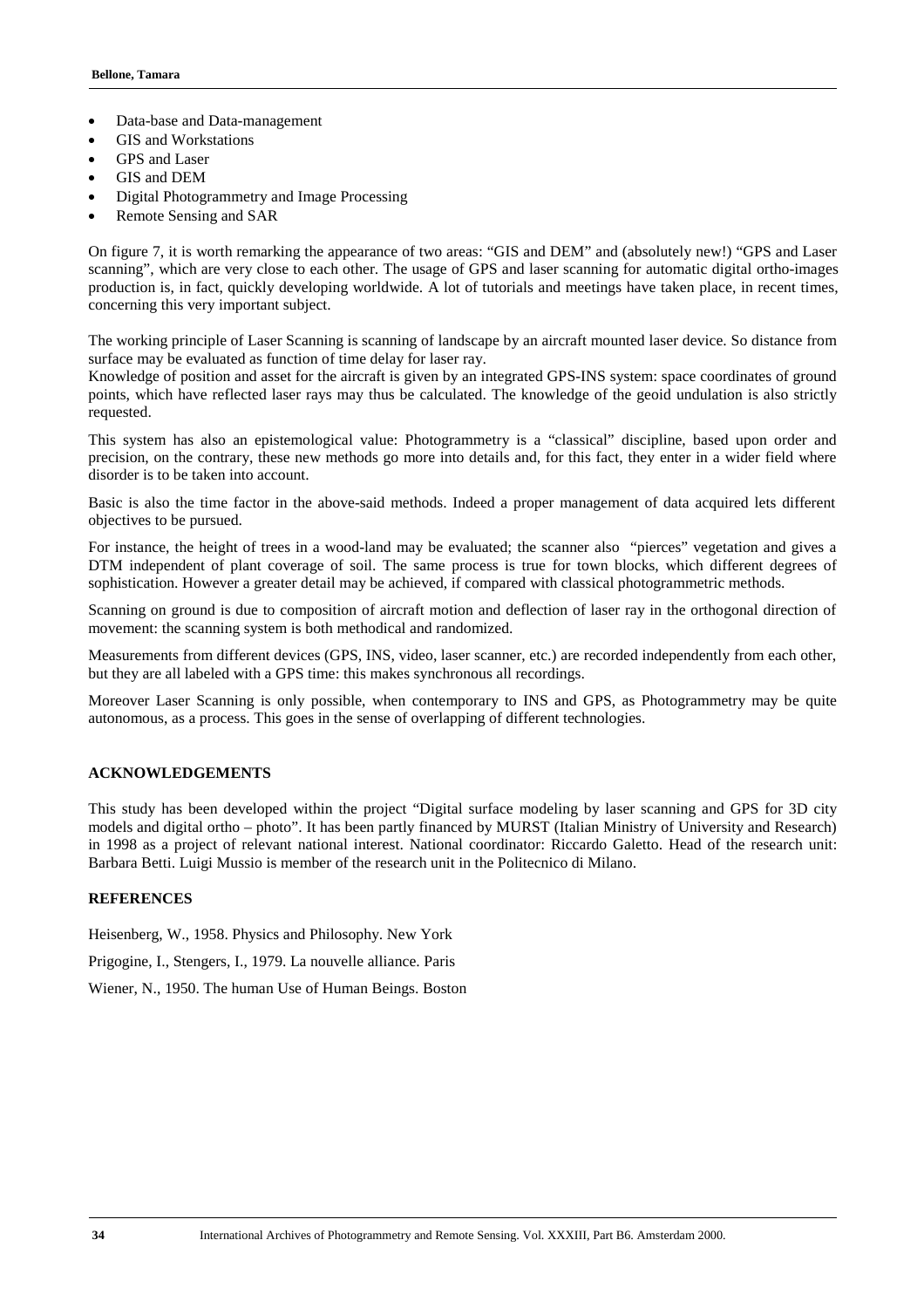

International Archives of Photogrammetry and Remote Sensing. Vol. XXXIII, Part B6. Amsterdam 2000. **35**